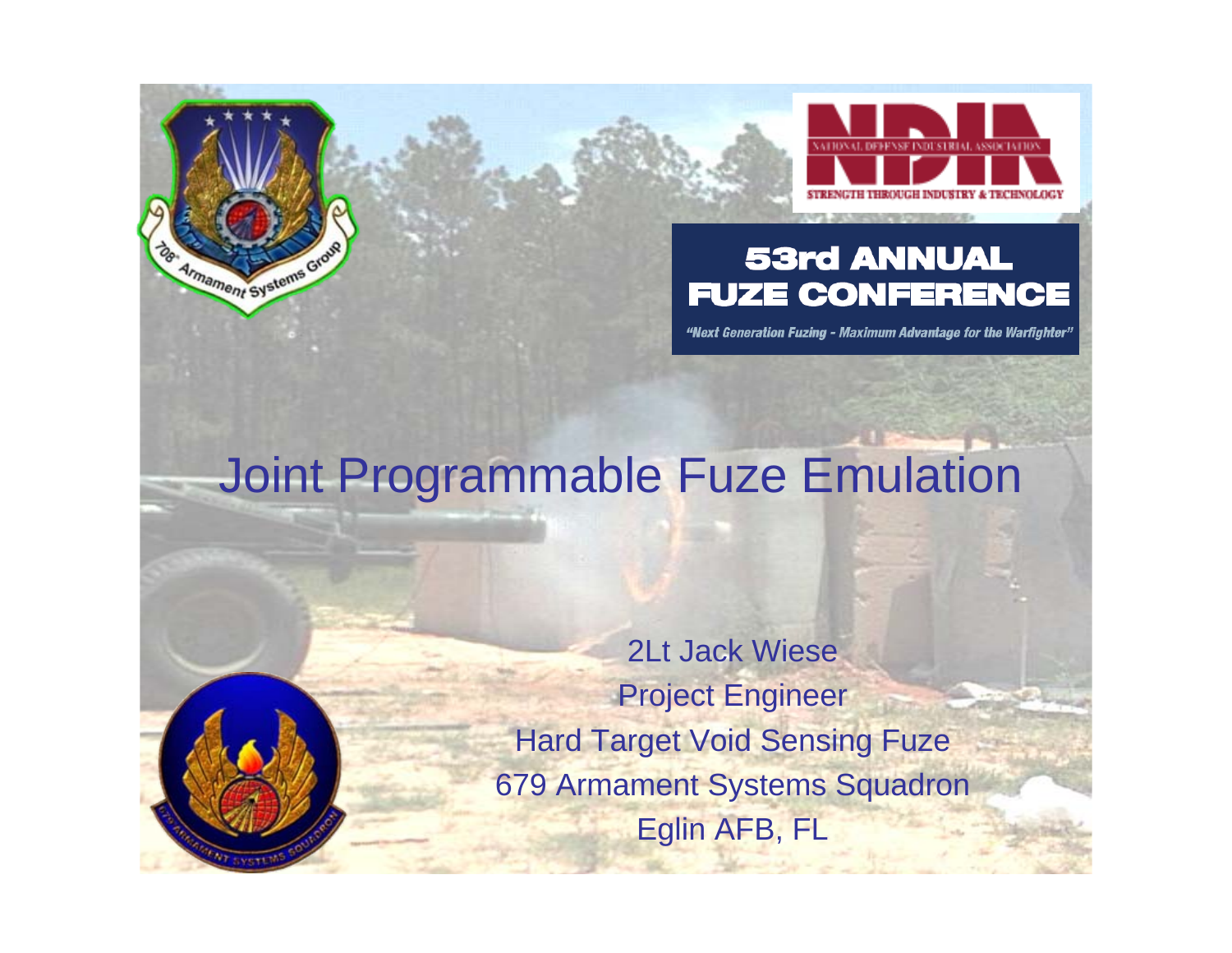

#### Purpose

• Discuss the Hard Target Void Sensing Fuze's (HTVSF) use of emulating the Serial Data Interface of the Joint Programmable Fuze (JPF)



Disclaimer - The views expressed in this briefing are those of the author and do not reflect the official policy or position of the United States Air Force, Department of Defense, or the U.S. Government.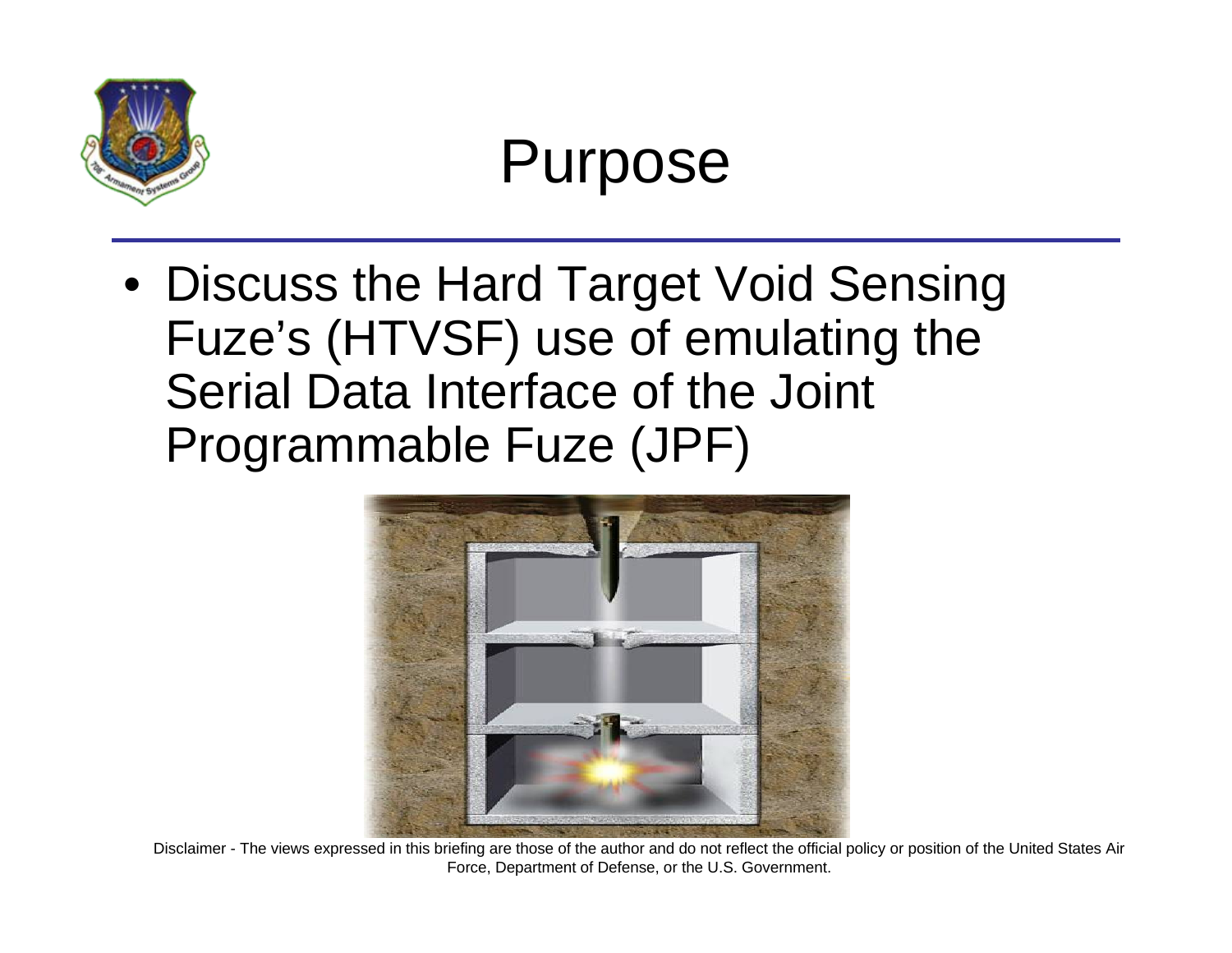

### **Outline**

- Overview of HTVSF JCTD
- New Serial Data Interface (SDI) Issues
- HTVSF Solution to new SDI Issues
- Description of JPF Emulation Method
- Issues/Concerns Found
- Full Functionality
- Summary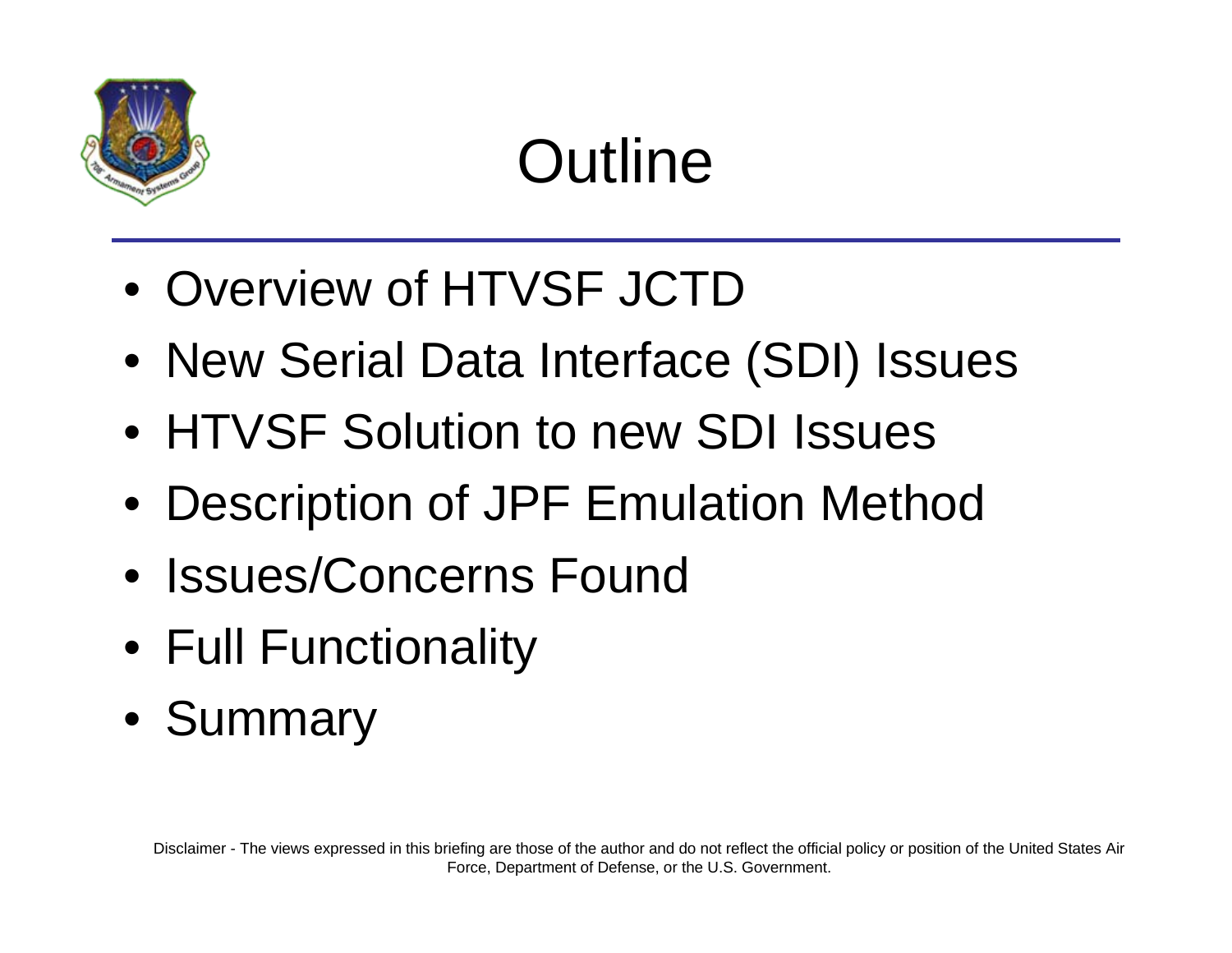

### Need for a Void Sensing Fuze

**attack high value hard and deeply buried targets (HDBTs)**



- **Contributing factors**
	- **Target characterization uncertainty fuze settings frequently ineffective against mission space**
	- **Low fuze reliability at long time delays**

#### **Solution: A reliable, survivable fuze that detonates the warhead in the desired location**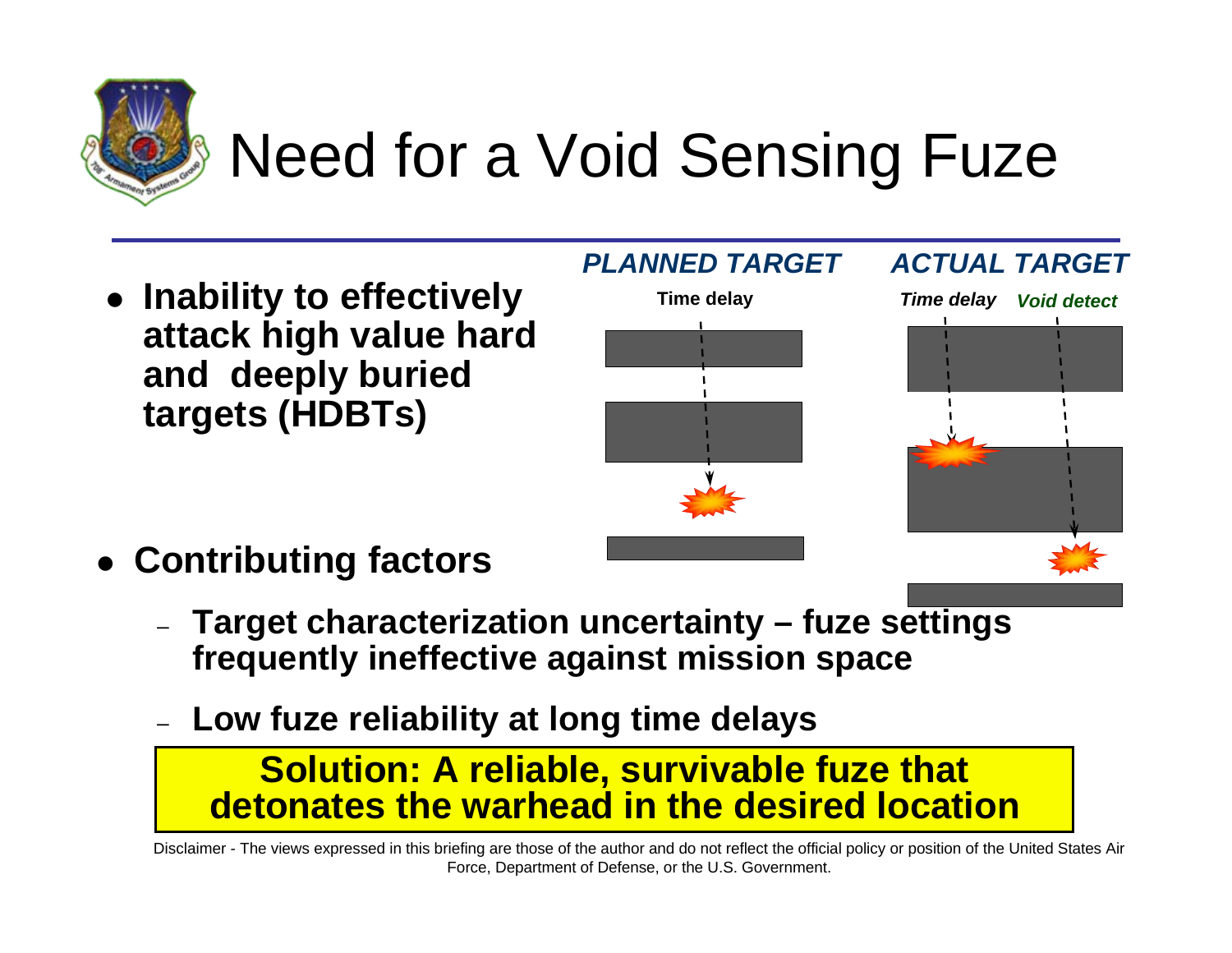

# Overview of HTVSF JCTD

- Basic Attributes of HTVSF
	- Programmable from aircraft cockpit
	- Detect more than one void and detonate in desired void
		- > 50% of warhead in void space
		- Operate with void sensing as primary mode with backup time delay
	- Function after time delay of instantaneous to 255 ms (programmable in 1ms increments)
	- Survive 5K-15K PSI reinforced concrete (BLU-109, BLU-113).
	- Physically compatible with BLU-122

Disclaimer - The views expressed in this briefing are those of the author and do not reflect the official policy or position of the United States Air Force, Department of Defense, or the U.S. Government.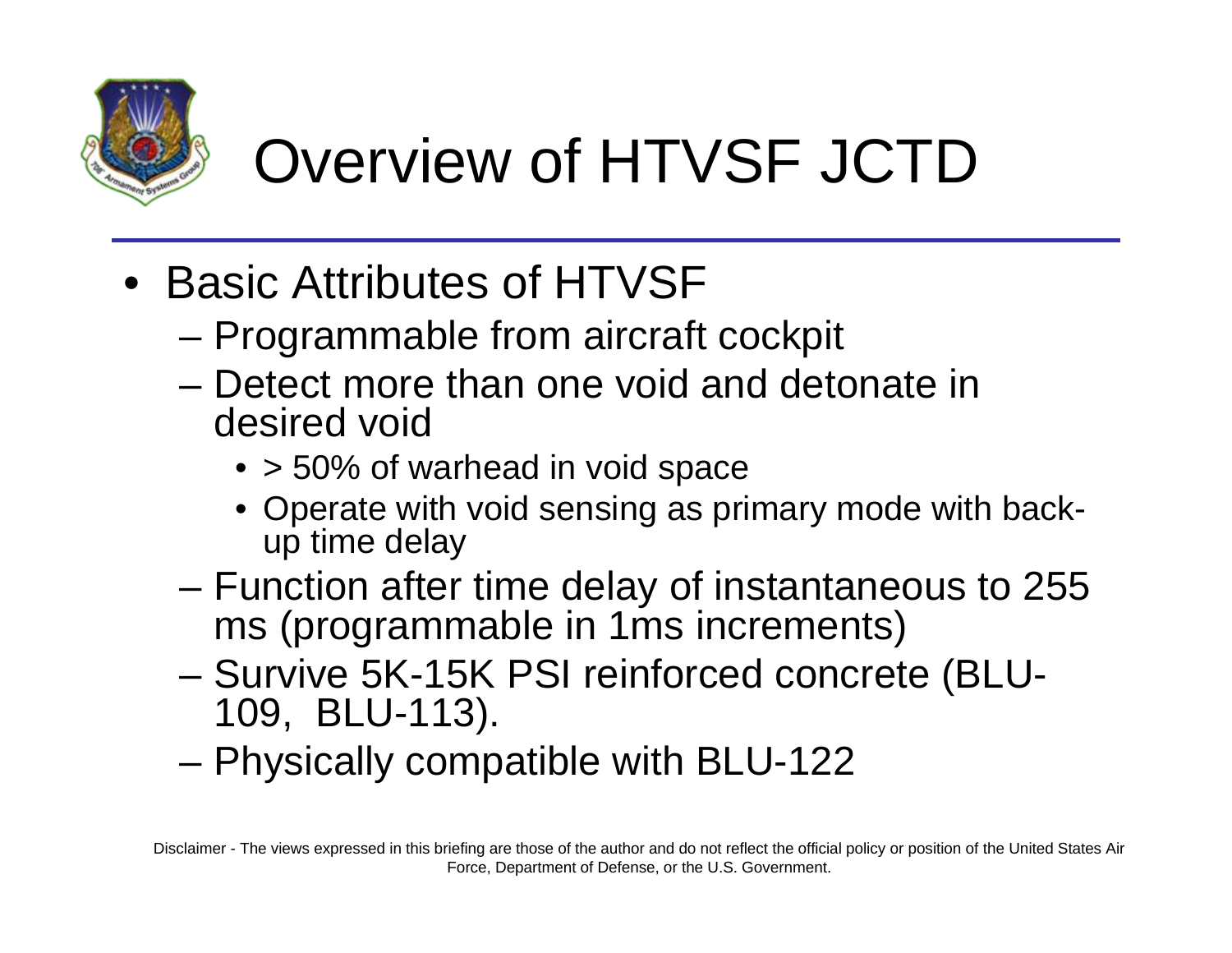# **New Serial Data Interface Issues**

- Cockpit Programmability Requirements
	- Ability to select different function modes
		- Void mode and Time Delay Mode
	- Ability to select void count
	- Ability to select 256 time delay options
	- Selectable back-up timer in void mode.
	- Selectable Arm times: Arm(min) to 30 seconds in 1 second increments.
- Currently no aircraft has this capability
	- Will require Operational Flight Program (OFP) updates in at least 5 aircraft
		- Not enough funding and Warfighter still needs capability ASAP



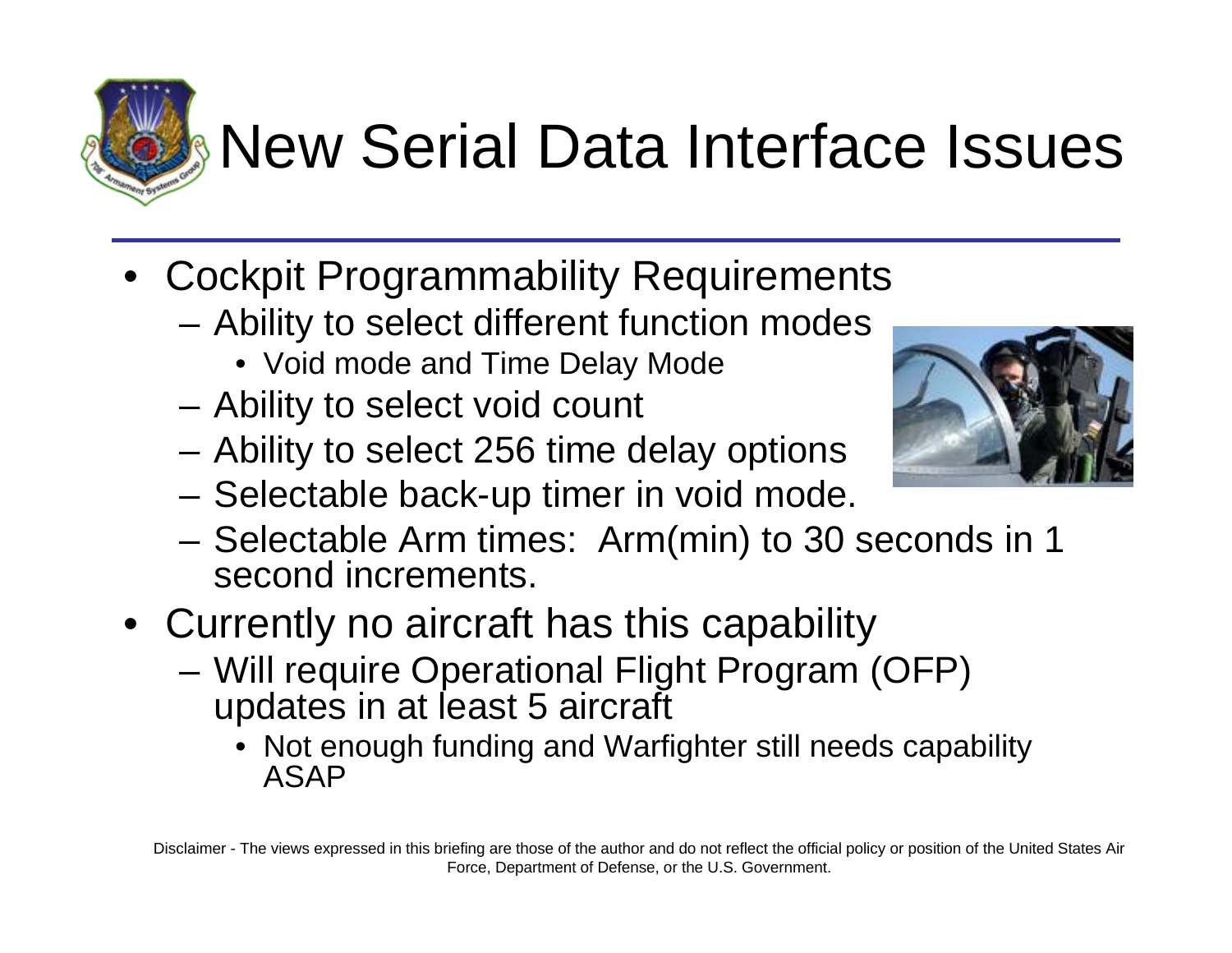

#### HTVSF Solution to New SDI Issues

- JPF Emulation
	- Pretend to be a JPF
	- Warfighter gets limited capability at fraction of cost
	- Fuze will always be capable of operating in Full Functionality (all settings) or JPF Emulation Mode (limited settings)



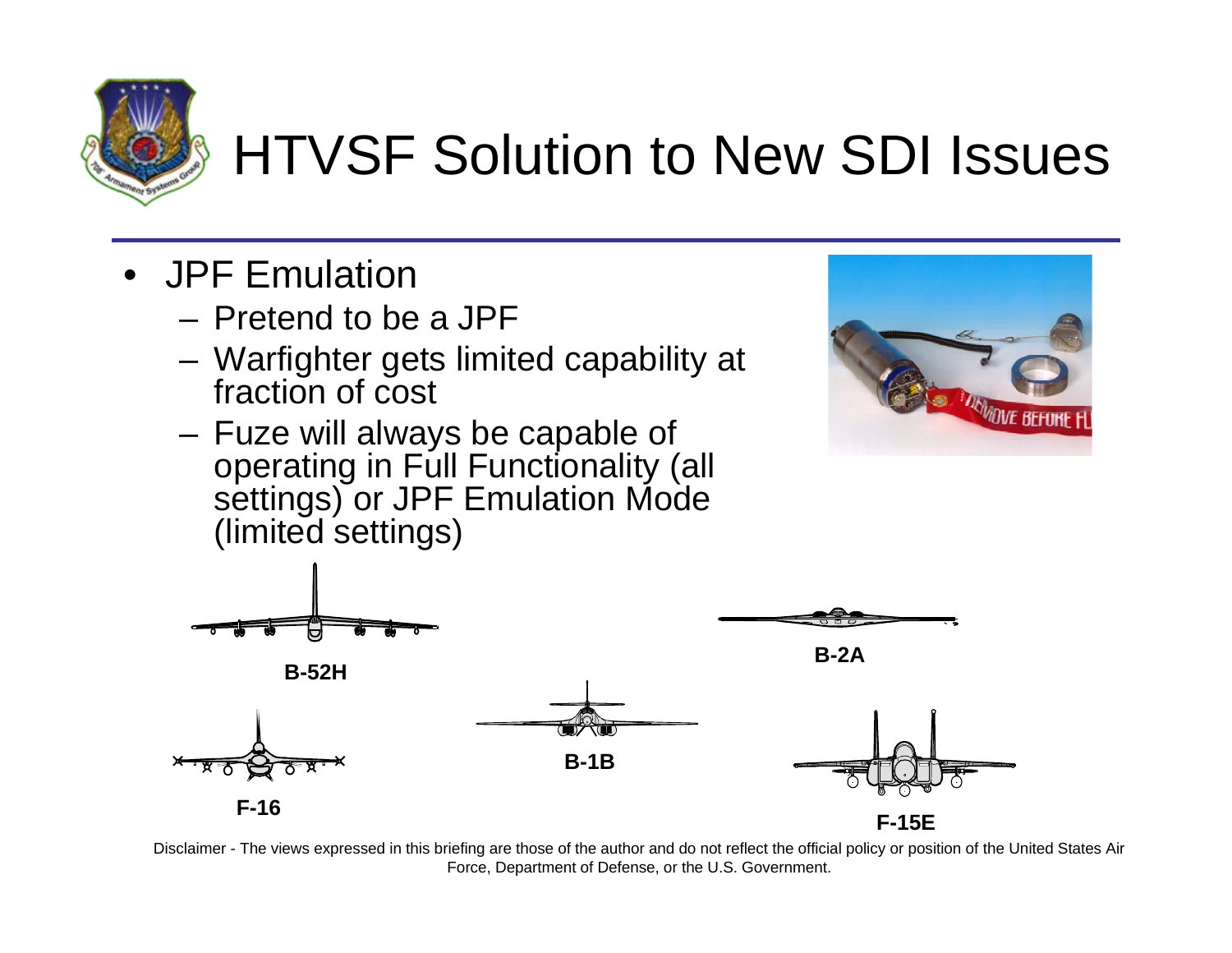

# Full Functionality

- Full Functionality Interface Control Document (ICD) will be written by Boeing
- Will enable fuze to program its full range of capabilities
- Compatible with Universal Armament Interface (UAI), and MIL-STD 1760 A/C
- USN F/A-18 will only be compatible with Full Functionality Interface (OFP update required)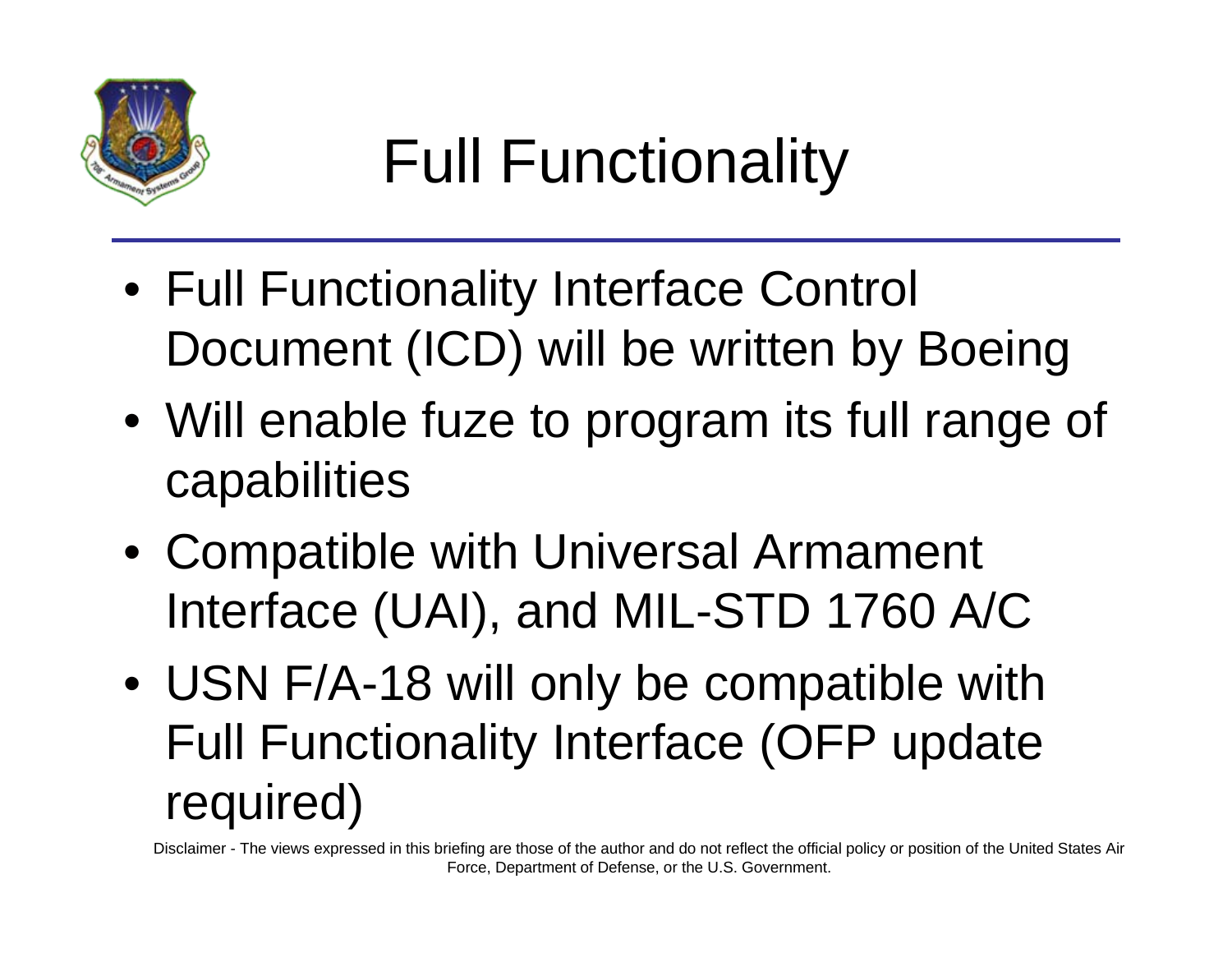

СŸ

#### Basic JPF Programming Scenario



**Data Transferred to Aircraft Viathe Data Transfer Cartridge**



### **Mission Planning System**

- **Generate Target and Fuze Setting Information**
- **O** Settings Correlated to Planned **Targets & Targets of Opportunity**

**Fuze and Target Data are Transferred to the JDAM During Flight Via Mil-Std-1760 Interface**

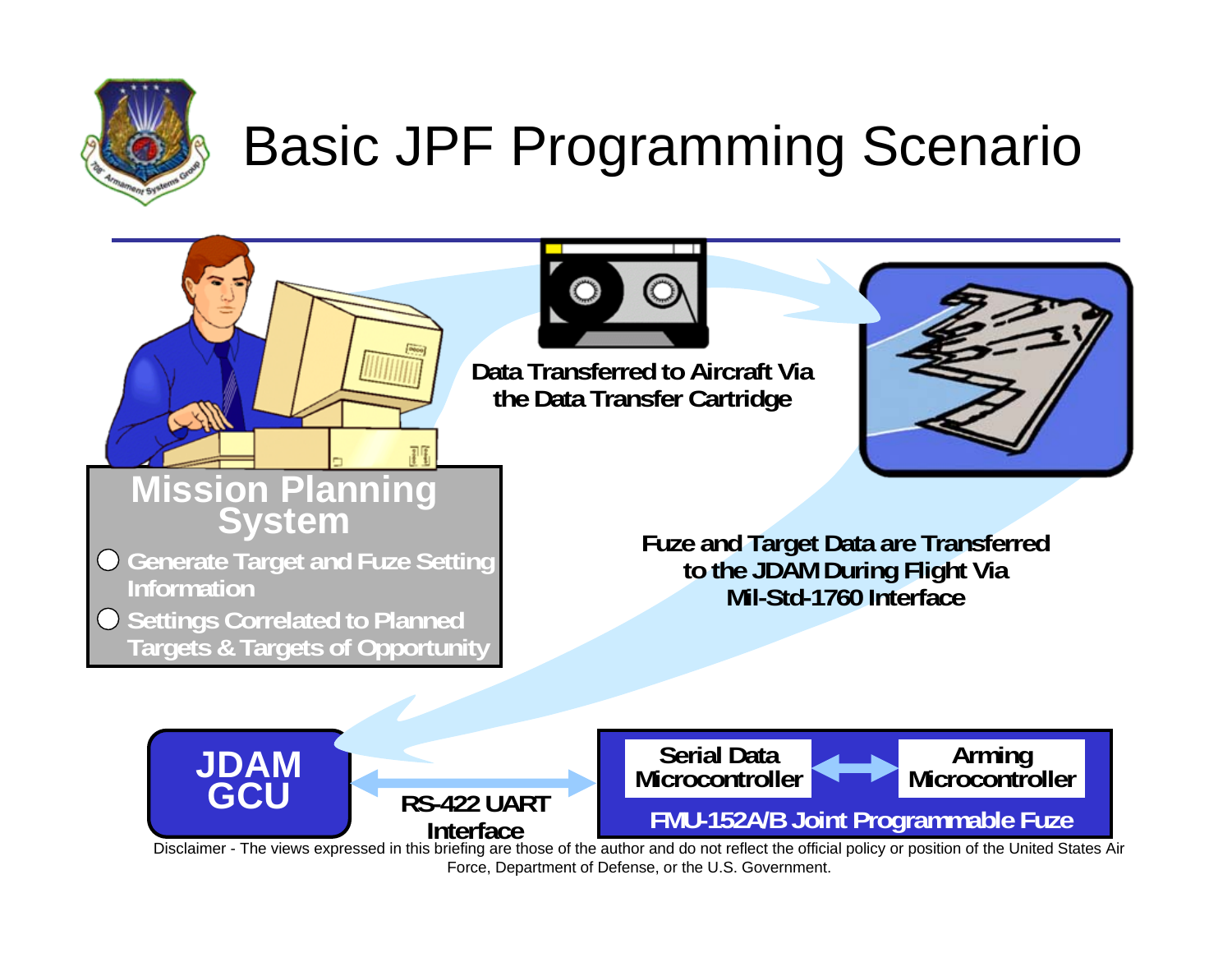

#### Description of JPF Emulation Method

- JPF has fewer options than are required with HTVSF
	- JPF has 16 Arm Times and 20 Delay Times
	- HTVSF Arm Requirement
		- Minimum time of flight of 20 sec to 30 sec (1 sec increments)
	- HTVSF requires 256 different delay times, approximately 10-15 void settings, and 256 back-up timer settings

Disclaimer - The views expressed in this briefing are those of the author and do not reflect the official policy or position of the United States Air Force, Department of Defense, or the U.S. Government.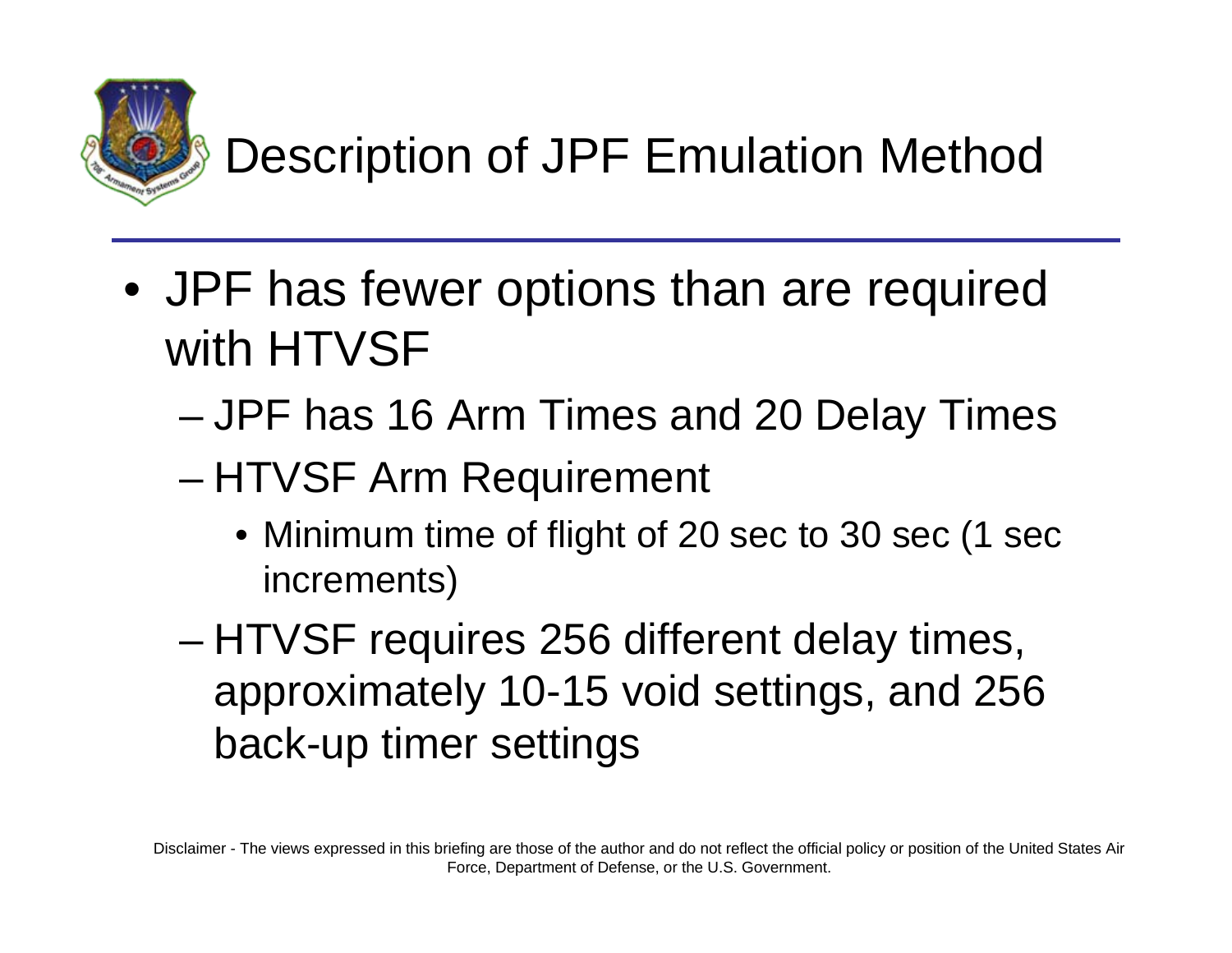

#### Description of JPF Emulation Method

- HTVSF will map its Arm Times to JPF's 16 available Low Drag Arm Times
- HTVSF will need to map a subset of the required Delay Time and Void Settings to JPF's 20 available Delay Times
- Subset decided by Targeting Weaponeering Assistance Cell (TWAC)
- Pilot will need translation sheet

| <b>JPF</b> fuze settings | <b>HTVSF</b>         |  |  |
|--------------------------|----------------------|--|--|
| Short time delays        | Short time delays    |  |  |
| 0 ms                     | 10 ms                |  |  |
| 5 <sub>ms</sub>          | 15 <sub>ms</sub>     |  |  |
| 15 ms                    | <u>20 ms</u>         |  |  |
| 25 ms                    | 25 ms                |  |  |
| 35 ms                    | 30 ms                |  |  |
| 45 ms                    | 45 ms                |  |  |
| 60 ms                    | 60 ms                |  |  |
| 90 ms                    | <u>75 ms</u>         |  |  |
| 180 ms                   | 90 ms                |  |  |
| 240 ms                   | <u>105 ms</u>        |  |  |
| Long time delays         |                      |  |  |
| <b>15 Min</b>            | 120 ms               |  |  |
| <u>30 Min</u>            | 150 ms               |  |  |
| 45 min                   | 180 ms               |  |  |
| 60 min                   | 210 ms               |  |  |
| 4 hrs                    | 255 ms               |  |  |
| <u>8 hrs</u>             | <u>Void 1--60 ms</u> |  |  |
| 12 hrs                   | Void 2--60 ms        |  |  |
| 16 hrs                   | Void 3--75 ms        |  |  |
| <u>20 hrs</u>            | <u>Void 4--90 ms</u> |  |  |
| 24 hrs                   | Void 5--120 ms       |  |  |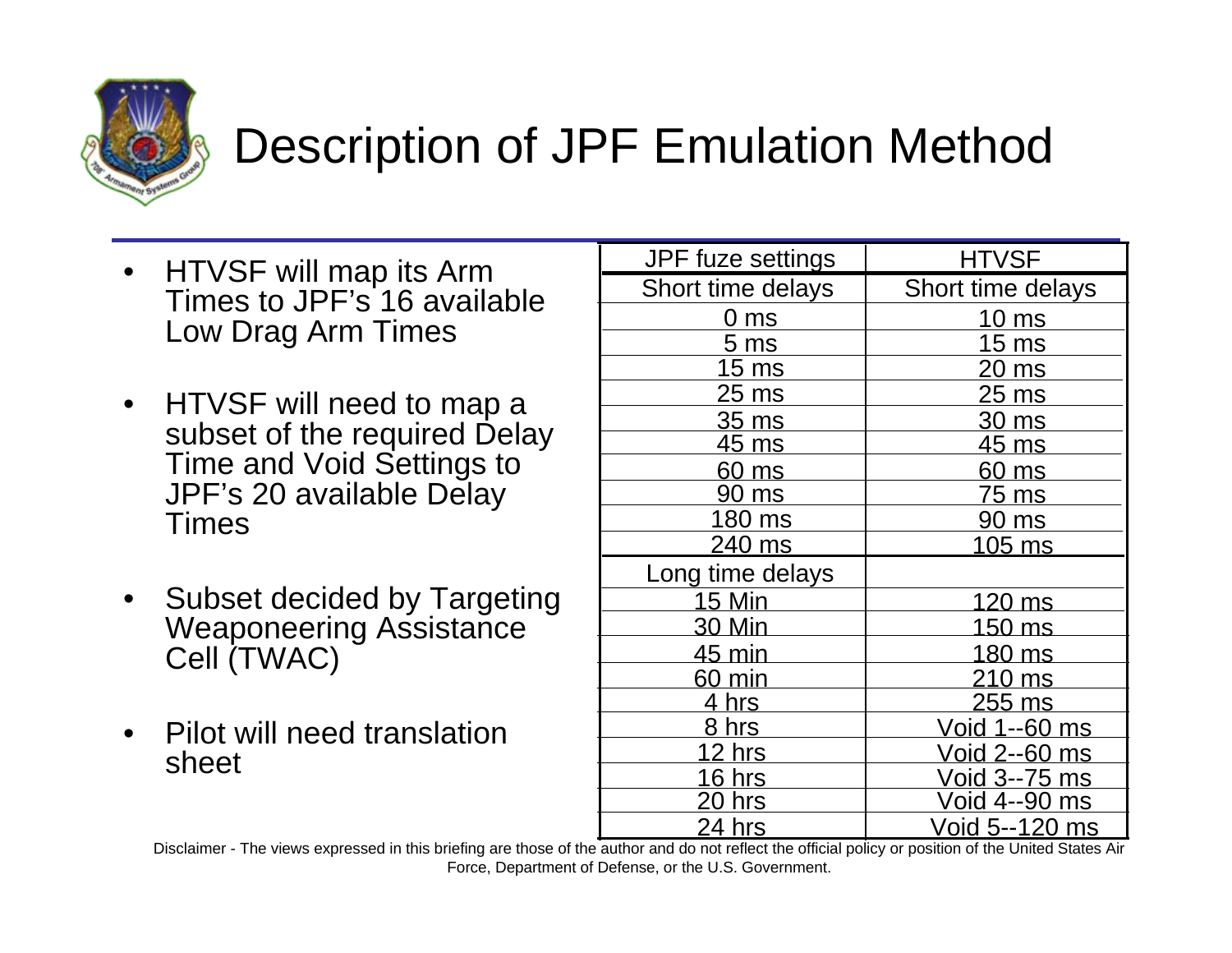

# JPF Fuze Status Data Table

| <b>Byte Number</b> | <b>Contains</b>         | <b>Values</b>                                                      |  |  |
|--------------------|-------------------------|--------------------------------------------------------------------|--|--|
| 00                 | <b>Checksum Result</b>  | Not Done, Passed Type 1 or Type 2, Failed                          |  |  |
| 01                 | Low Drag Arm Time       | <b>Binary Pattern</b>                                              |  |  |
| 02                 | High Drag Arm Time      | <b>Binary Pattern</b>                                              |  |  |
| 03                 | <b>Delay Time</b>       | <b>Binary Pattern</b>                                              |  |  |
| 04 and 05          | Control Word 1 & 2      | <b>Echoes Back Modes and Settings Used</b><br>by Arming Controller |  |  |
| 06                 | <b>Selected Power</b>   | Echoes Back Mode                                                   |  |  |
| 07 thru 09         | Post Arm Data           | <b>Bit Pattern Sent to Delay Module</b>                            |  |  |
| 10                 | <b>Arm Status Word</b>  | <b>Armed or Not Armed</b>                                          |  |  |
| 11                 | Dud Word                | <b>Retain Fuze Dud Codes</b>                                       |  |  |
| 12                 | <b>Time Zero Status</b> | Detect Fuze Power Up                                               |  |  |
| 13                 | <b>Test Fire Status</b> | <b>Test Function (Factory)</b>                                     |  |  |
| <b>14 and 15</b>   | <b>Reserved</b>         | FFh                                                                |  |  |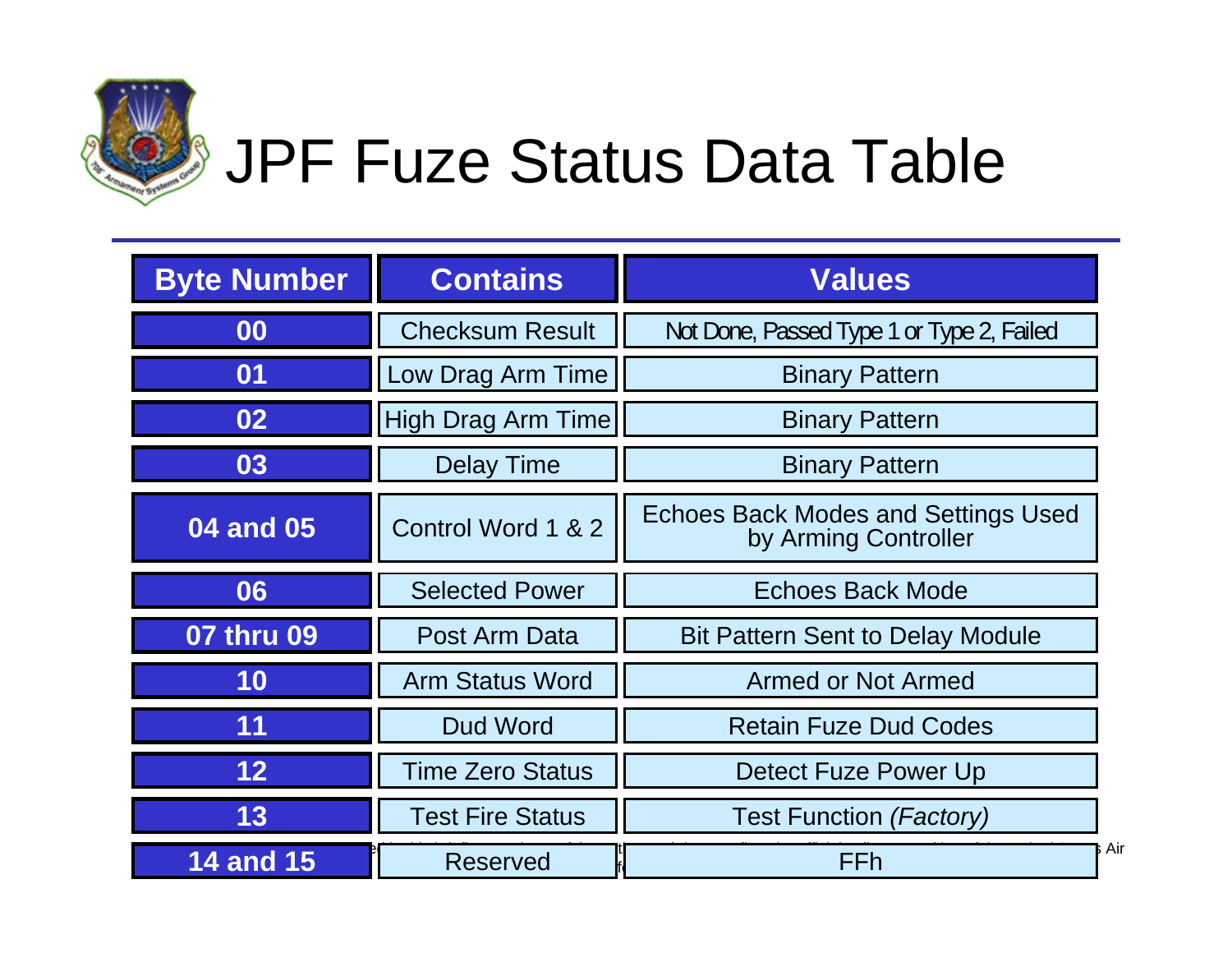

#### Issues/Concerns Found

- Safety Concerns – Mapping Arm Times
	- Method to prevent Fuze from unintentionally operating in incorrect mode
		- JPF Emulation vs. Full Functionality

| <b>JPF Arm Time</b> | <b>HTVSF</b>                |
|---------------------|-----------------------------|
| (sec)               | <b>Interpretation (sec)</b> |
| 4                   | 20                          |
| 4.5                 | 21                          |
| 5                   | 22                          |
| 5.5                 | 23                          |
| 6                   | 24                          |
| 6.5                 | 25                          |
| 7                   | 26                          |
| 7.5                 | 27                          |
| 8                   | 28                          |
| 8.5                 | 29                          |
| 9                   | 30                          |
| 9.5                 | 30                          |
| 10                  | 30                          |
| 14                  | 30                          |
| 21                  | 30                          |
| 25                  | 30                          |

**Revision A of HTVSF Annex to JDAM-JPF SDI**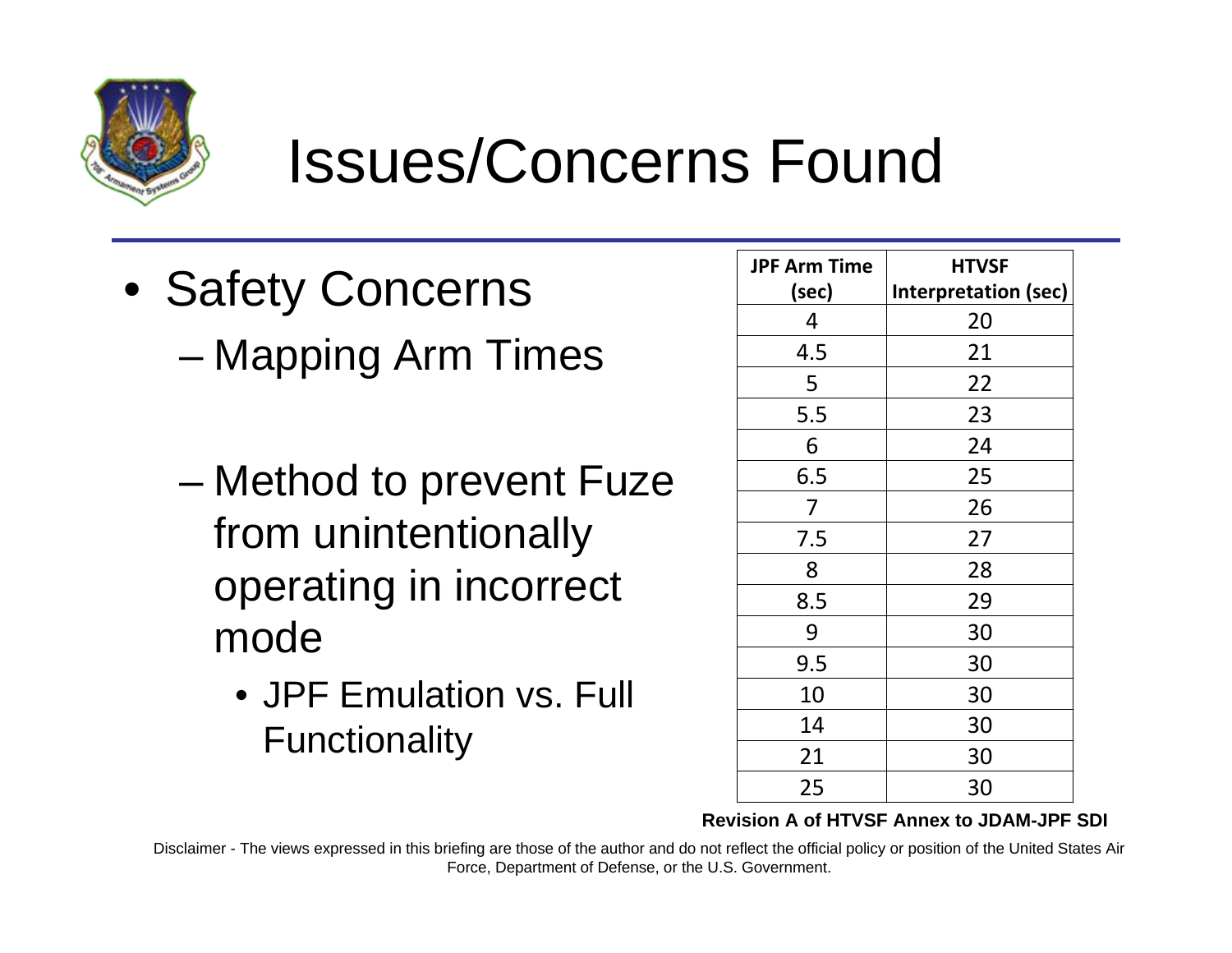

### JPF Default

- JPF defaults to face plate settings
- HTVSF has no face plate setting requirement
	- Hard Code **Defaults** 
		- Arm Time: 30 sec
		- Function: Void 1, 60 ms

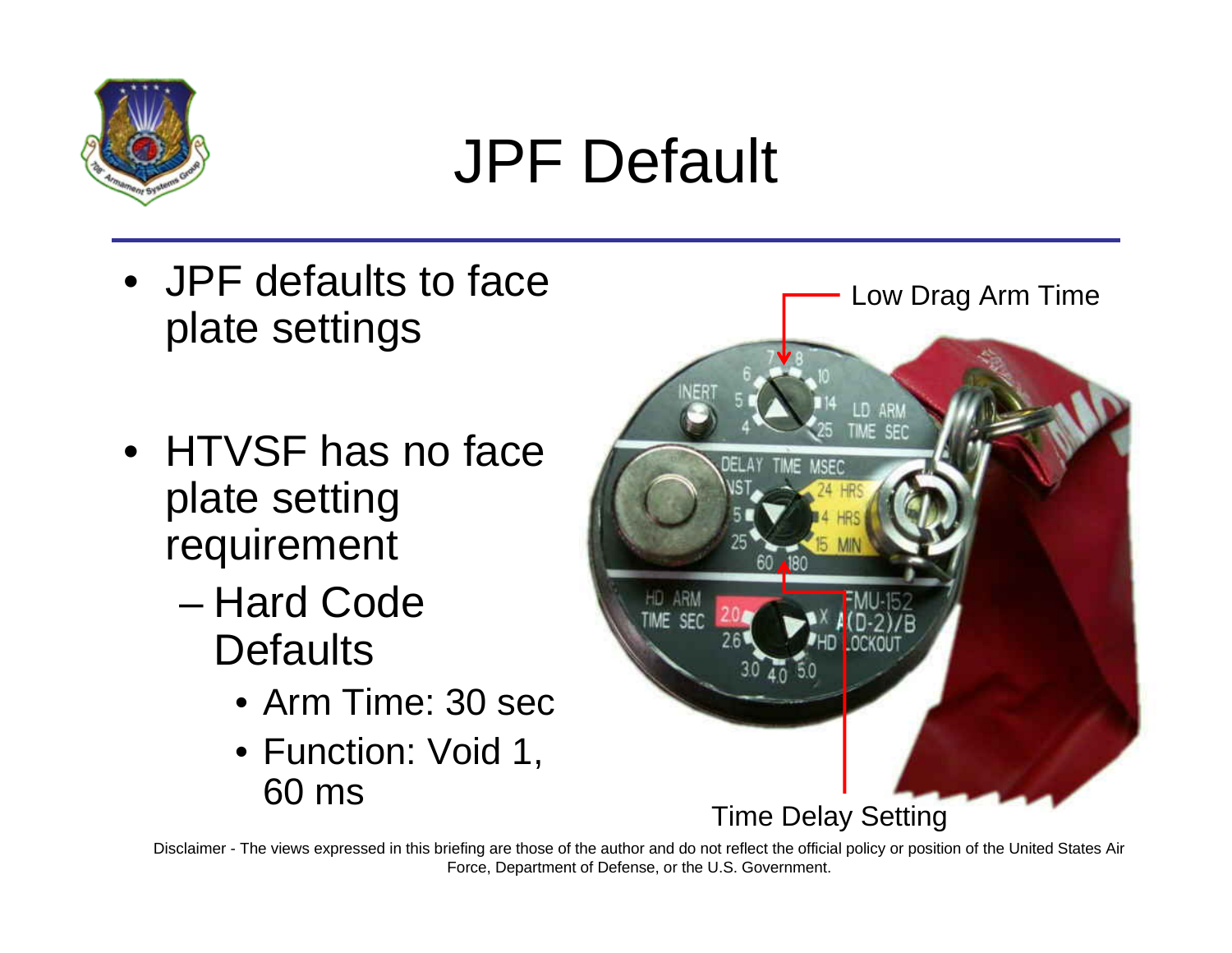

Row

**Deleted** 

# 1760 Control Word (Word 8)

| bit 00                   | <b>bit 02</b>                           | <b>bit 05</b>               | bit 09                  | <b>bit 10</b>       | Default                                                                                          |
|--------------------------|-----------------------------------------|-----------------------------|-------------------------|---------------------|--------------------------------------------------------------------------------------------------|
| Function<br>on<br>Impact | Function<br>on Delay<br>After<br>Impact | Function<br>on<br>Proximity | Long<br>Delay<br>Enable | Go<br>To<br>Default |                                                                                                  |
| $\theta$                 | $\theta$                                | $\overline{0}$              | $\theta$                | $\theta$            | Goes to Defaults (see paras 7.2.2,<br>7.2.3, and 7.3).                                           |
| $\mathbf x$              | X                                       | X                           | X                       |                     | Goes to Defaults (see paras 7.2.2,<br>7.2.3, and 7.3).                                           |
| 1                        | $\overline{0}$                          | $\mathbf{0}$                | $\theta$                | $\theta$            | 0 milliseconds after impact. (Note                                                               |
| X                        | X                                       | X                           | 1                       | $\overline{0}$      | Long Delay after Impact - Delay<br>Time Set to Word 11 Value. (Note                              |
| X                        | X                                       | 1                           | $\theta$                | $\Omega$            | Short Delay after Proximity<br>w/Impact Backup - Delay Time Set<br>to Word 11 Value. (Notes 3,4) |
| X                        | 1                                       | $\mathbf{0}$                | $\theta$                | $\Omega$            | Short Delay After Impact - Delay<br>Time Set to Word 11 Value. (Note                             |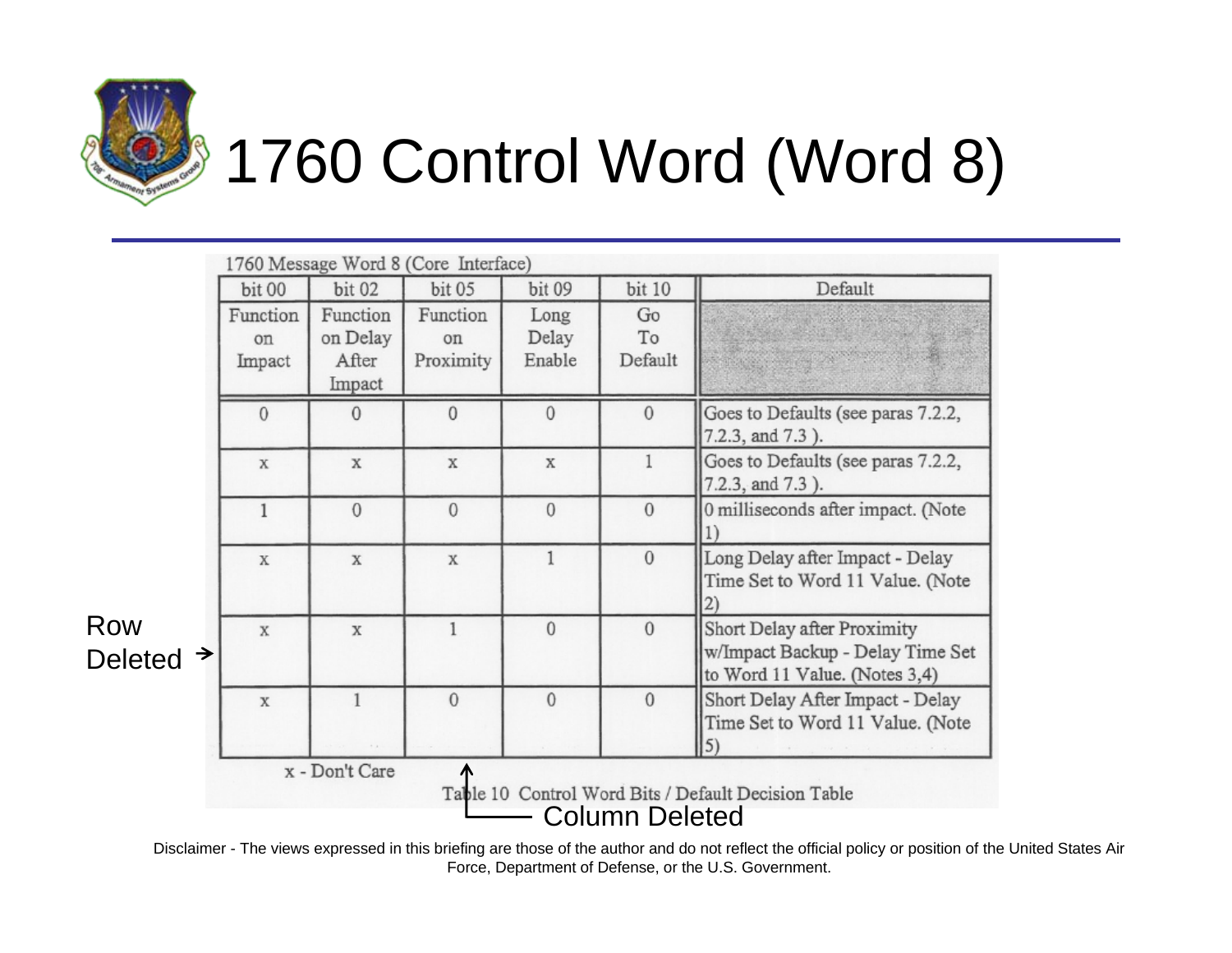

### JDAM-JPF Settings Message

- Requires fuze vendors to emulate communication protocol they did not design
- Must emulate every aspect of the interface

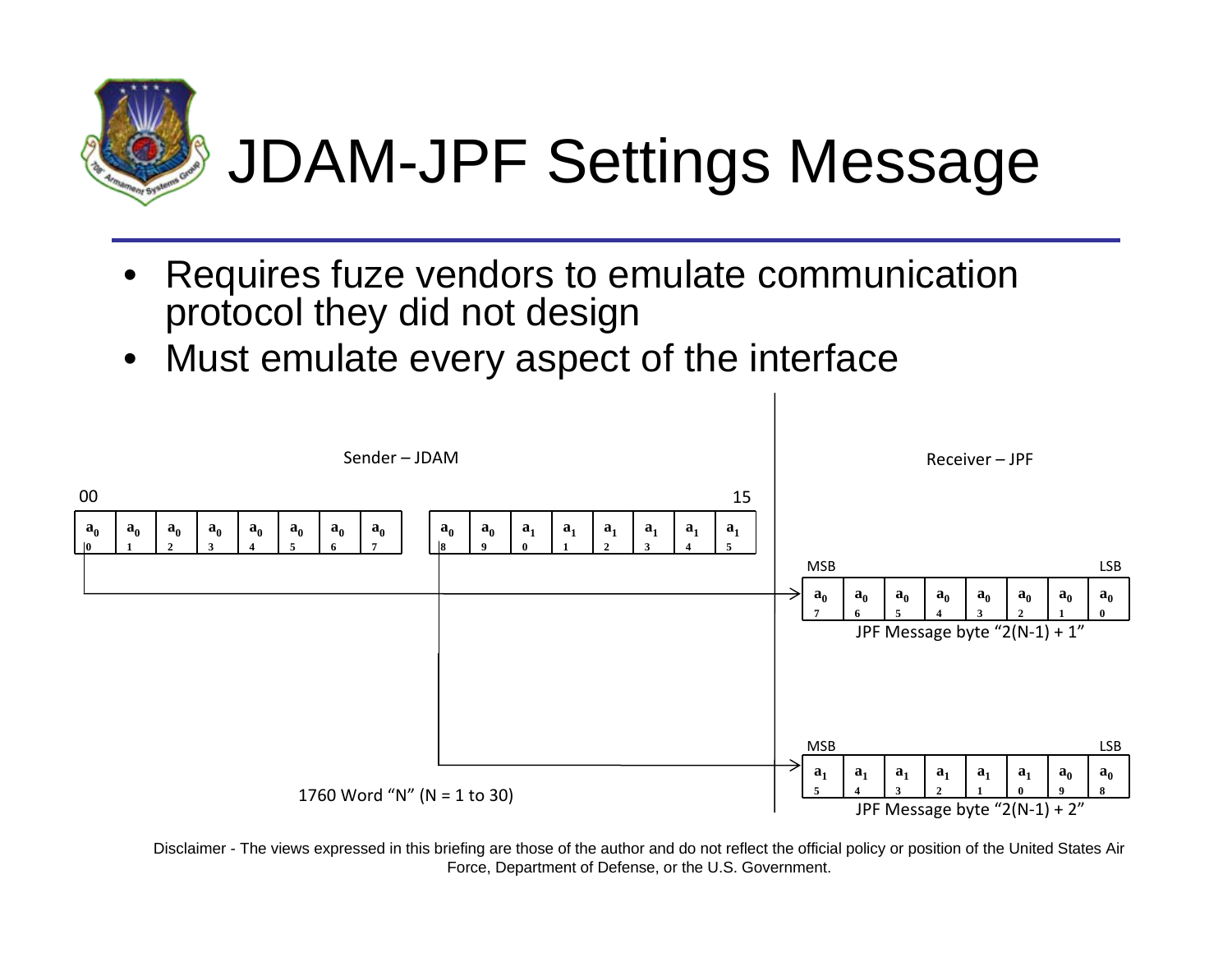

#### Summary

- Warfighter needs cockpit programmable void sensing fuze ASAP
- Limited funding for aircraft OFP updates
- HTVSF solves problem with JPF Emulation
- UAI is the long term solution for full functionality without an OFP update